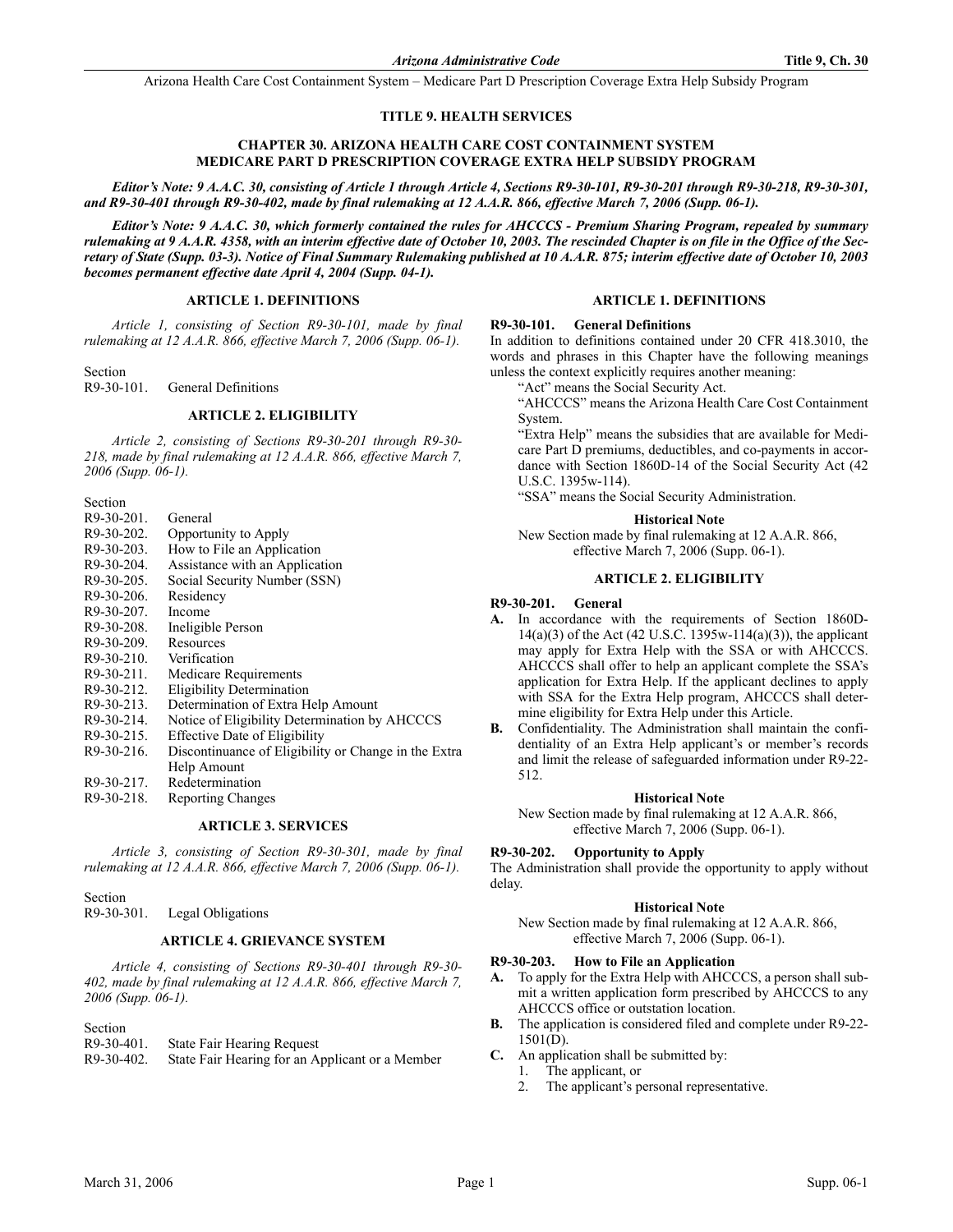Arizona Health Care Cost Containment System – Medicare Part D Prescription Coverage Extra Help Subsidy Program

# **Historical Note**

New Section made by final rulemaking at 12 A.A.R. 866, effective March 7, 2006 (Supp. 06-1).

# **R9-30-204. Assistance with an Application**

- **A.** AHCCCS shall allow a personal representative of an applicant's choice to accompany, assist, and represent the applicant in the application process.
- **B.** Assistance by AHCCCS. If requested, AHCCCS shall help a person complete an application.

## **Historical Note**

New Section made by final rulemaking at 12 A.A.R. 866, effective March 7, 2006 (Supp. 06-1).

### **R9-30-205. Social Security Number (SSN)**

To be eligible for Extra Help, a person shall furnish a SSN or apply for a SSN.

## **Historical Note**

New Section made by final rulemaking at 12 A.A.R. 866, effective March 7, 2006 (Supp. 06-1).

### **R9-30-206. Residency**

To be eligible for Extra Help, a person shall reside in Arizona.

### **Historical Note**

New Section made by final rulemaking at 12 A.A.R. 866, effective March 7, 2006 (Supp. 06-1).

### **R9-30-207. Income**

- **A.** AHCCCS shall calculate countable income under 20 CFR 418.3301 through 418.3350, as of December 30, 2005, which is incorporated by reference and on file with the Administration, and available from the U.S. Government Printing Office, Mail Stop: IDCC, 732 N. Capitol Street, NW, Washington, DC, 20401. This incorporation by reference contains no future editions or amendments.
- **B.** AHCCCS shall determine income eligibility under 42 CFR 423.773 as of January 28, 2005, which is incorporated by reference and on file with the Administration, and available from the U.S. Government Printing Office, Mail Stop: IDCC, 732 N. Capitol Street, NW, Washington, DC, 20401. This incorporation by reference contains no future editions or amendments.

### **Historical Note**

New Section made by final rulemaking at 12 A.A.R. 866, effective March 7, 2006 (Supp. 06-1).

# **R9-30-208. Ineligible Person**

A person residing in a penal institution is not eligible under this Article.

## **Historical Note**

New Section made by final rulemaking at 12 A.A.R. 866, effective March 7, 2006 (Supp. 06-1).

### **R9-30-209. Resources**

- **A.** AHCCCS shall calculate countable resources under 20 CFR 418.3401 through 418.3425, as of December 30, 2005, which is incorporated by reference and on file with the Administration, and available from the U.S. Government Printing Office, Mail Stop: IDCC, 732 N. Capitol Street, NW, Washington, DC, 20401. This incorporation by reference contains no future editions or amendments.
- **B.** AHCCCS shall determine resource eligibility under 42 CFR 423.773, as of January 28, 2005, which is incorporated by reference and on file with the Administration, and available from the U.S. Government Printing Office, Mail Stop: IDCC, 732 N. Capitol Street, NW, Washington, DC, 20401. This incorporation by reference contains no future editions or amendments.

# **Historical Note**

New Section made by final rulemaking at 12 A.A.R. 866, effective March 7, 2006 (Supp. 06-1).

## **R9-30-210. Verification**

To be eligible for Extra Help, a person shall provide verification, or authorize the release of verification, for all information necessary to complete the determination of eligibility.

## **Historical Note**

New Section made by final rulemaking at 12 A.A.R. 866, effective March 7, 2006 (Supp. 06-1).

# **R9-30-211. Medicare Requirements**

A person is not eligible for Extra Help unless the person is a Medicare beneficiary as defined in 20 CFR 418.3010, December 30, 2005, which is incorporated by reference and on file with the Administration, and available from the U.S. Government Printing Office, Mail Stop: IDCC, 732 N. Capitol Street, NW, Washington, DC, 20401. This incorporation by reference contains no future editions or amendments.

### **Historical Note**

New Section made by final rulemaking at 12 A.A.R. 866, effective March 7, 2006 (Supp. 06-1).

### **R9-30-212. Eligibility Determination**

Determinations of eligibility for Extra Help under this Article are made by AHCCCS within 45 days of the date of the application being filed if the individual applies with AHCCCS.

#### **Historical Note**

New Section made by final rulemaking at 12 A.A.R. 866, effective March 7, 2006 (Supp. 06-1).

# **R9-30-213. Determination of Extra Help Amount**

AHCCCS shall determine the amount of an applicant or member's Extra Help under 42 CFR 423.773, 42 CFR 423.780, and 42 CFR 423.782, as of January 28, 2005, which are incorporated by reference and on file with the Administration, and available from the U.S. Government Printing Office, Mail Stop: IDCC, 732 N. Capitol Street, NW, Washington, DC, 20401. This incorporation by reference contains no future editions or amendments.

#### **Historical Note**

New Section made by final rulemaking at 12 A.A.R. 866, effective March 7, 2006 (Supp. 06-1).

## **R9-30-214. Notice of Eligibility Determination by AHCCCS**

- **A.** Notice. The administration shall send an applicant written notice of the eligibility decision. The notice shall include a statement of the action and an explanation of an applicant or member's hearing rights under 9 A.A.C. 34, Article 1.
- **B.** Approval. If AHCCCS determines that the applicant is eligible, the notice shall contain the effective date of eligibility and the amount of the Extra Help.
- **C.** Denial. If AHCCCS determines that the applicant is not eligible, the notice shall contain:
	- 1. The effective date of the decision;
	- 2. A statement detailing the reason for the decision, including specific financial calculations and the financial eligibility standard, if applicable; and
	- 3. The legal authority supporting the decision.

# **Historical Note**

New Section made by final rulemaking at 12 A.A.R. 866, effective March 7, 2006 (Supp. 06-1).

# **R9-30-215. Effective Date of Eligibility**

The effective date of eligibility is the first day of the first month that the applicant is eligible for Extra Help under this Article, but no